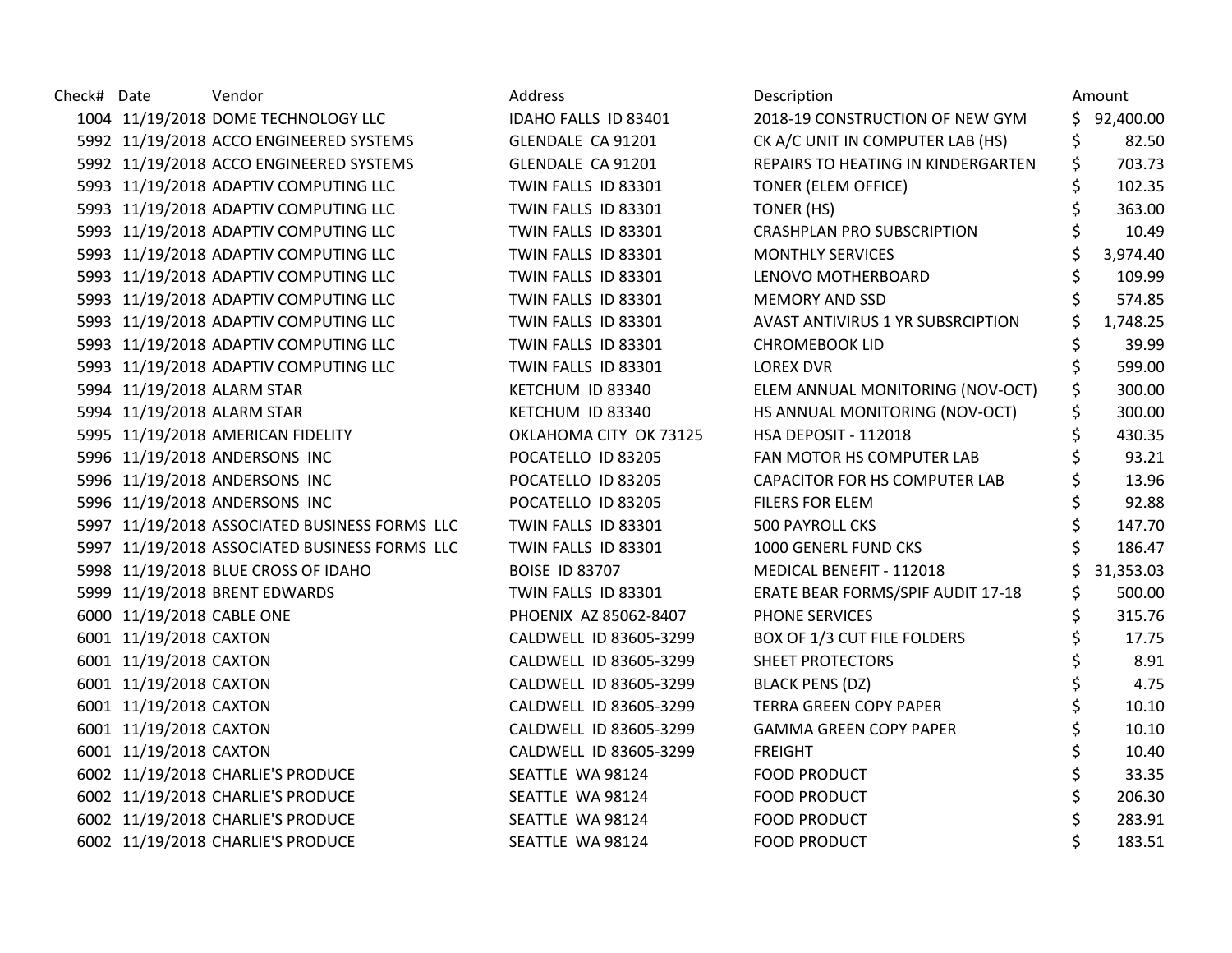| 6002 11/19/2018 CHARLIE'S PRODUCE            | SEATTLE WA 98124         | <b>FOOD PRODUCT</b>                | \$ | 62.45        |
|----------------------------------------------|--------------------------|------------------------------------|----|--------------|
| 6002 11/19/2018 CHARLIE'S PRODUCE            | SEATTLE WA 98124         | <b>FOOD PRODUCT</b>                | \$ | 200.25       |
| 6002 11/19/2018 CHARLIE'S PRODUCE            | SEATTLE WA 98124         | <b>FOOD PRODUCT</b>                |    | 472.00       |
| 6002 11/19/2018 CHARLIE'S PRODUCE            | SEATTLE WA 98124         | <b>FOOD PRODUCT</b>                |    | 161.83       |
| 6003 11/19/2018 CITY OF HANSEN               | HANSEN ID 83334          | <b>WATER</b>                       |    | 229.50       |
| 6003 11/19/2018 CITY OF HANSEN               | HANSEN ID 83334          | <b>SEWER</b>                       |    | 301.50       |
| 6004 11/19/2018 COLLEGE OF SOUTHERN IDAHO    | TWIN FALLS ID 83303      | 2018 SUMMER PROGRAM PERSONNEL      |    | 1,957.89     |
| 6005 11/19/2018 CULLIGAN MAGIC VALLEY        | TWIN FALLS ID 83301      | ELEMENTARY                         |    | 79.85        |
| 6005 11/19/2018 CULLIGAN MAGIC VALLEY        | TWIN FALLS ID 83301      | LUNCH ROOM                         | \$ | 8.65         |
| 6006 11/19/2018 DAY TREATMENT YOUTH SERVICES | <b>JEROME ID 83338</b>   | <b>TRANSPORTATION STUDENT A</b>    | \$ | 968.00       |
| 6006 11/19/2018 DAY TREATMENT YOUTH SERVICES | <b>JEROME ID 83338</b>   | <b>ADMIN FEES</b>                  |    | 200.00       |
| 6007 11/19/2018 FOOD SERVICES OF AMERICA     | SEATTLE WA 98124-1846    | <b>FOOD PRODUCT</b>                |    | 81.61        |
| 6007 11/19/2018 FOOD SERVICES OF AMERICA     | SEATTLE WA 98124-1846    | <b>FOOD PRODUCT</b>                |    | 497.24       |
| 6007 11/19/2018 FOOD SERVICES OF AMERICA     | SEATTLE WA 98124-1846    | <b>FOOD PRODUCT</b>                |    | 721.65       |
| 6007 11/19/2018 FOOD SERVICES OF AMERICA     | SEATTLE WA 98124-1846    | <b>FOOD PRODUCT</b>                |    | 402.41       |
| 6008 11/19/2018 GEM STATE PAPER              | TWIN FALLS ID 83303-0469 | <b>VACUUM BELT</b>                 |    | 13.03        |
| 6008 11/19/2018 GEM STATE PAPER              | TWIN FALLS ID 83303-0469 | <b>TOILET PAPER</b>                |    | 69.52        |
| 6008 11/19/2018 GEM STATE PAPER              | TWIN FALLS ID 83303-0469 | <b>TOILET PAPER</b>                |    | 176.66       |
| 6009 11/19/2018 GREAT AMERICA FINANCIAL SERV | DALLAS TX 75266-0831     | COPIER AGREEMENT-ELEM              |    | 138.00       |
| 6009 11/19/2018 GREAT AMERICA FINANCIAL SERV | DALLAS TX 75266-0831     | <b>COPIER AGREEMENT-HS</b>         |    | 121.00       |
| 6010 11/19/2018 HAMILTON SHAREE              | KIMBERLY ID 83341        | MEAL FOR STUDENTS ON COLLEGE TOUR  |    | 281.64       |
| 6010 11/19/2018 HAMILTON SHAREE              | KIMBERLY ID 83341        | SUPPLIES FOR COLLEGE APP WEEK      |    | 42.53        |
| 6010 11/19/2018 HAMILTON SHAREE              | KIMBERLY ID 83341        | MILEAGE TO ADV OPPORTUNITIES CONF  |    | 145.75       |
| 6011 11/19/2018 HANSEN SCHOOL DISTRICT       |                          | ALTERNATIVE AUTHORIZATION          |    | 100.00       |
| 6011 11/19/2018 HANSEN SCHOOL DISTRICT       |                          | PRESCHOOL FIELDTRIP FEE            |    | 34.50        |
| 6012 11/19/2018 HANSEN SCHOOL DISTRICT #415  |                          | EMPLOYER SHARE FICA/MDCR - 112018  |    | 12,547.25    |
| 6013 11/19/2018 HANSEN SCHOOL DISTRICT #415  |                          | EMPLOYER SHARE PERSI - 112018      | S. | 20,056.90    |
| 6014 11/19/2018 HANSEN SCHOOL DISTRICT #415  |                          | PAYROLL - 112018                   |    | \$169,464.21 |
| 6015 11/19/2018 HENDERSON RICHARD            | TWIN FALLS ID 83301      | MILEAGE TO REGION IV DIRECTORS MTG |    | 140.98       |
| 6016 11/19/2018 HERNANDEZ DACIA              | HANSEN ID 83334          | <b>TAXES</b>                       |    | 16.76        |
| 6016 11/19/2018 HERNANDEZ DACIA              | HANSEN ID 83334          | <b>FRIDAY SSD LUNCHES FOR HS</b>   |    | 69.94        |
| 6016 11/19/2018 HERNANDEZ DACIA              | HANSEN ID 83334          | FRIDAY IMPACT CLUB LUNCHES         |    | 318.02       |
| 6016 11/19/2018 HERNANDEZ DACIA              | <b>HANSEN ID 83334</b>   | FRIDAY IMPACT CLUB LUNCHES         |    | 187.55       |
| 6016 11/19/2018 HERNANDEZ DACIA              | HANSEN ID 83334          | SUPER TEACHER WRKSHT MEMBERSHIP    |    | 19.95        |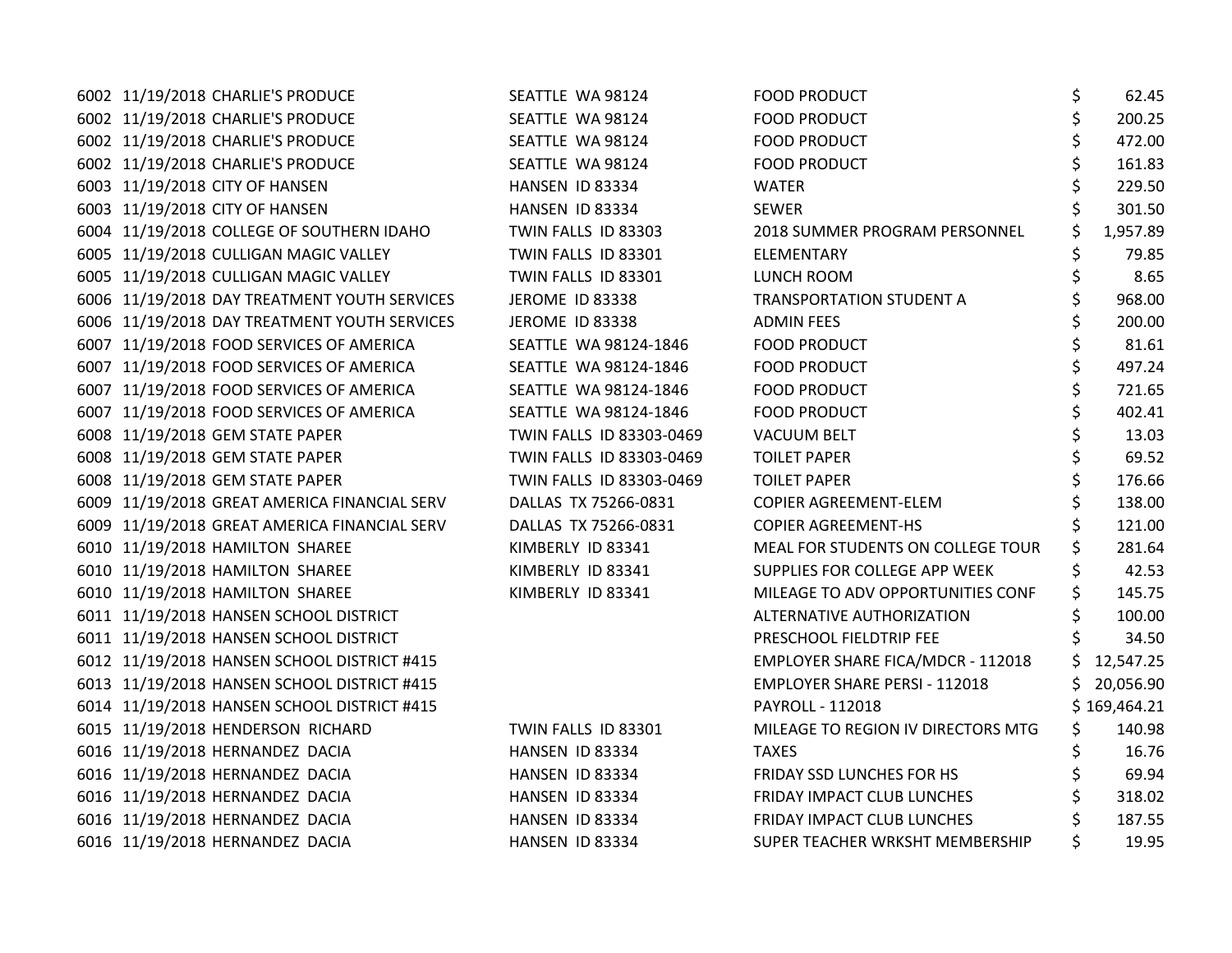| 6017 11/19/2018 IASBO                          | Hailey ID 83333              | 2018-19 MEMBERSHIP DUES            | \$<br>125.00 |
|------------------------------------------------|------------------------------|------------------------------------|--------------|
| 6018 11/19/2018 IDAHO DIGITAL LEARNING         | <b>BOISE ID 83707</b>        | 8TH GRADE CAREER EXPLORATION       | 420.00       |
| 6018 11/19/2018 IDAHO DIGITAL LEARNING         | <b>BOISE ID 83707</b>        | SPEECH ECONOMICS SPANISH & PATHW   | 4,770.00     |
| 6019 11/19/2018 IDAHO POWER                    | SEATTLE WA 98124-1966        | JR/SR HIGH                         | 1,616.08     |
| 6019 11/19/2018 IDAHO POWER                    | SEATTLE WA 98124-1966        | <b>ELEM</b>                        | 1,286.25     |
| 6019 11/19/2018 IDAHO POWER                    | SEATTLE WA 98124-1966        | PRESCHOOL                          | 51.16        |
| 6019 11/19/2018 IDAHO POWER                    | SEATTLE WA 98124-1966        | <b>SOUTH MODULAR</b>               | 16.60        |
| 6019 11/19/2018 IDAHO POWER                    | SEATTLE WA 98124-1966        | <b>FOOTBALL FIELD</b>              | 90.00        |
| 6019 11/19/2018 IDAHO POWER                    | SEATTLE WA 98124-1966        | <b>IRRIGATION PUMP</b>             | 94.59        |
| 6020 11/19/2018 IDAHO TRANSPORTATION DEPT      | BOISE ID 83707-1129          | 03 THOMAS-LICENSE PLATE REG        | 23.00        |
| 6021 11/19/2018 INTEGRATED TECHNOLOGIES        | TWIN FALLS ID 83303-1843     | <b>HS OFFICE</b>                   | 1.43         |
| 6021 11/19/2018 INTEGRATED TECHNOLOGIES        | TWIN FALLS ID 83303-1843     | ELEMENTARY (JUNE-JULY)             | 30.32        |
| 6021 11/19/2018 INTEGRATED TECHNOLOGIES        | TWIN FALLS ID 83303-1843     | ELEMENTARY                         | 331.47       |
| 6021 11/19/2018 INTEGRATED TECHNOLOGIES        | TWIN FALLS ID 83303-1843     | ELEMENTARY (SEPT-OCT) XEROX        | 78.63        |
| 6021 11/19/2018 INTEGRATED TECHNOLOGIES        | TWIN FALLS ID 83303-1843     | ELEMENTARY (SEPT-OCT) SHARP        | 107.42       |
| 6021 11/19/2018 INTEGRATED TECHNOLOGIES        | TWIN FALLS ID 83303-1843     | HS TEACHERS                        | 139.62       |
| 6022 11/19/2018 INTERMOUNTAIN GAS              | <b>BOISE ID 83732</b>        | JR/SR HIGH                         | 62.84        |
| 6022 11/19/2018 INTERMOUNTAIN GAS              | <b>BOISE ID 83732</b>        | ELEMENTARY                         | 77.07        |
| 6022 11/19/2018 INTERMOUNTAIN GAS              | <b>BOISE ID 83732</b>        | PRESCHOOL                          | 46.61        |
| 6023 11/19/2018 KELLY KAYLA                    | <b>BUHL ID 83316</b>         | <b>COOKIES FOR P/T CONF</b>        | 31.98        |
| 6023 11/19/2018 KELLY KAYLA                    | <b>BUHL ID 83316</b>         | WATER FOR P/T CONF                 | 15.98        |
| 6024 11/19/2018 LAB-AIDS                       | RONKONKOMA NY 11779          | CASE-M003A INTOR TO AFNR SET       | 1,252.15     |
| 6024 11/19/2018 LAB-AIDS                       | RONKONKOMA NY 11779          | <b>FREIGHT</b>                     | 150.26       |
| 6025 11/19/2018 LIGHTSPEED SYSTEM-ACCT DEPT    | AUSTIN TX 78746              | WEBFILTER & REPORTING RENEWAL (PER | 1,320.00     |
| 6026 11/19/2018 LOCKWOOD SPRINKLERS & SPRAYING | HANSEN ID 83334              | <b>BLOW OUT SPRINKLERS-ELEM</b>    | 125.00       |
| 6026 11/19/2018 LOCKWOOD SPRINKLERS & SPRAYING | HANSEN ID 83334              | BLOW OUT SPRINKLERS-JR/SR HIGH     | 75.00        |
| 6027 11/19/2018 MAHLKE HUNSAKER & CO PLLC      | TWIN FALLS ID 83301          | 2017-18 AUDIT                      | 9,500.00     |
| 6028 11/19/2018 MEADOW GOLD DAIRIES-BOISE      | DENVER CO 80271-0960         | <b>MILK PRODUCT</b>                | 2,155.19     |
| 6029 11/19/2018 NORCO                          | SALT LAKE CITY UT 84141-3124 | <b>TANK RENTAL</b>                 | 5.96         |
| 6030 11/19/2018 PRIMARY THERAPY SOURCE         | TWIN FALLS ID 83301          | PHYSICAL THERAPY                   | 1,531.50     |
| 6030 11/19/2018 PRIMARY THERAPY SOURCE         | TWIN FALLS ID 83301          | <b>OCCUPATIONAL THERAPY</b>        | 949.35       |
| 6031 11/19/2018 PSI ENVIRONMENTAL              | TWIN FALLS ID 83301-7873     | ELEMENTARY                         | 72.70        |
| 6031 11/19/2018 PSI ENVIRONMENTAL              | TWIN FALLS ID 83301-7873     | JR/SR HIGH                         | 172.43       |
| 6032 11/19/2018 RIDLEY'S                       | TWIN FALLS ID 83301          | <b>SUPPLIES FOR PSAT</b>           | 56.51        |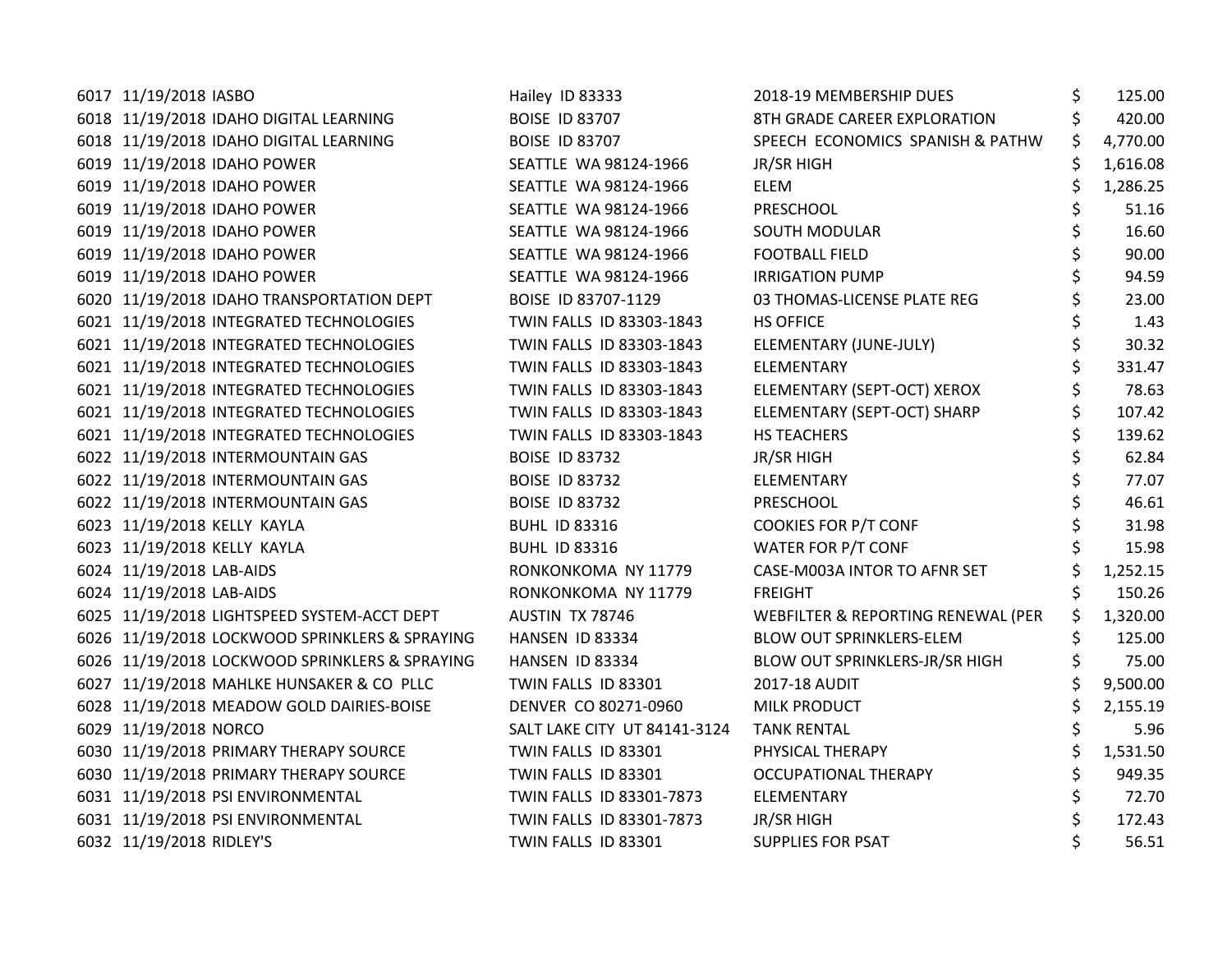| 6032 11/19/2018 RIDLEY'S                    | TWIN FALLS ID 83301      | FOOD & SUPPLIES FOR PRESCHOOL        | \$<br>26.91  |
|---------------------------------------------|--------------------------|--------------------------------------|--------------|
| 6032 11/19/2018 RIDLEY'S                    | TWIN FALLS ID 83301      | <b>WATER SOFTENER PELLETS</b>        | 47.90        |
| 6032 11/19/2018 RIDLEY'S                    | TWIN FALLS ID 83301      | FOOD & SUPPLIES FOR PRESCHOOL        | 20.32        |
| 6032 11/19/2018 RIDLEY'S                    | TWIN FALLS ID 83301      | MEAL FOR COLLEGE TRIP                | 38.03        |
| 6033 11/19/2018 RIKIM INC                   | KIMBERLY ID 83341        | REPAIR EXIT SIGNS/EMERGENCY LIGHTS   | 175.19       |
| 6034 11/19/2018 SEAL CONSTRUCTION           | TWIN FALLS ID 83303      | DRAINAGE REPAIR AT ELEMENTARY        | 8,100.00     |
| 6035 11/19/2018 SELECT SOURCE INC           | KIMBERLY ID 83341        | SUPPLIES FOR DRINKING FOUNTAIN       | 5.99         |
| 6035 11/19/2018 SELECT SOURCE INC           | KIMBERLY ID 83341        | SUPPLIES FOR LUNCH RM WINDOWS        | 24.28        |
| 6036 11/19/2018 SKINNER HEIDI               | TWIN FALLS ID 83301      | <b>REWARD TREATS</b>                 | 183.92       |
| 6036 11/19/2018 SKINNER HEIDI               | TWIN FALLS ID 83301      | TREATS FOR P/T CONF FOR PARENTS      | 84.74        |
| 6037 11/19/2018 ST. LUKES HEALTH SYSTEM     | BOISE ID 83701-1012      | DOT PHYSICALS (2)                    | \$<br>136.00 |
| 6038 11/19/2018 SMITHS CUSTOMER CHARGES     | PITTSBURGH PA 15264-4481 | SSD LUNCHES FOR JR/SR HIGH           | \$<br>89.97  |
| 6038 11/19/2018 SMITHS CUSTOMER CHARGES     | PITTSBURGH PA 15264-4481 | <b>FRIDAY LUNCHES</b>                | 178.77       |
| 6039 11/19/2018 SOUTH CENTRAL PUBLIC HEALTH | TWIN FALLS ID 83301-3156 | 2019 FOOD SERVICVE LICENSE           | 245.00       |
| 6040 11/19/2018 TEK-HUT                     | TWIN FALLS ID 83301      | <b>INTERNET SERVICES</b>             | 1,500.00     |
| 6041 11/19/2018 THE TIMES-NEWS              | TWIN FALLS ID 83301      | <b>COMBINED STATEMENT 17-18</b>      | 168.10       |
| 6042 11/19/2018 TOOLS FOR SCHOOLS           | EMMETT ID 83617          | <b>FOOD PRODUCTS</b>                 | 5,363.02     |
| 6043 11/19/2018 VALLEY WIDE COOPERATIVE     | <b>JEROME ID 83338</b>   | <b>GAS DISCOUNT</b>                  | (3.84)       |
| 6043 11/19/2018 VALLEY WIDE COOPERATIVE     | <b>JEROME ID 83338</b>   | <b>SCHOOL CAR</b>                    | 32.48        |
| 6043 11/19/2018 VALLEY WIDE COOPERATIVE     | <b>JEROME ID 83338</b>   | YELLOW BUS FUEL                      | 1,966.68     |
| 6044 11/19/2018 VERIZON WIRELESS            | DALLAS TX 75266-0108     | <b>DISTRICT CELL PHONES</b>          | 195.68       |
| 6045 11/19/2018 VISA                        | TWIN FALLS ID 83303-0249 | LANYARDS/BUSINESS CARDS              | \$<br>45.00  |
| 6045 11/19/2018 VISA                        | TWIN FALLS ID 83303-0249 | P/T CONF TEACHER DINNER              | \$<br>76.69  |
| 6045 11/19/2018 VISA                        | TWIN FALLS ID 83303-0249 | HS SUPPLIES-EXPO MARKERS             | 107.92       |
| 6045 11/19/2018 VISA                        | TWIN FALLS ID 83303-0249 | <b>ELEM SUPPLIES</b>                 | 40.33        |
| 6045 11/19/2018 VISA                        | TWIN FALLS ID 83303-0249 | <b>RECEIPT BOOKS &amp; ENVELOPES</b> | 74.35        |
| 6045 11/19/2018 VISA                        | TWIN FALLS ID 83303-0249 | <b>BREAK-AWAY LANYARDS</b>           | 13.98        |
| 6045 11/19/2018 VISA                        | TWIN FALLS ID 83303-0249 | P/T CONF DINNER FOR TEACHERS         | 330.60       |
| 6045 11/19/2018 VISA                        | TWIN FALLS ID 83303-0249 | <b>BOOKS</b>                         | 43.43        |
| 6045 11/19/2018 VISA                        | TWIN FALLS ID 83303-0249 | REFUND FOR PRINCIPAL PD              | (25.00)      |
| 6045 11/19/2018 VISA                        | TWIN FALLS ID 83303-0249 | <b>BREAK-AWAY LANYARDS</b>           | 13.98        |
| 6045 11/19/2018 VISA                        | TWIN FALLS ID 83303-0249 | P/T CONF TEACHER DINNER              | 51.12        |
| 6045 11/19/2018 VISA                        | TWIN FALLS ID 83303-0249 | 21ST CENTURY ENRICHMENT SUPPLIES     | 386.67       |
| 6045 11/19/2018 VISA                        | TWIN FALLS ID 83303-0249 | COSTCO MEMEBERSHIP-21ST CENTURY      | 40.00        |
|                                             |                          |                                      |              |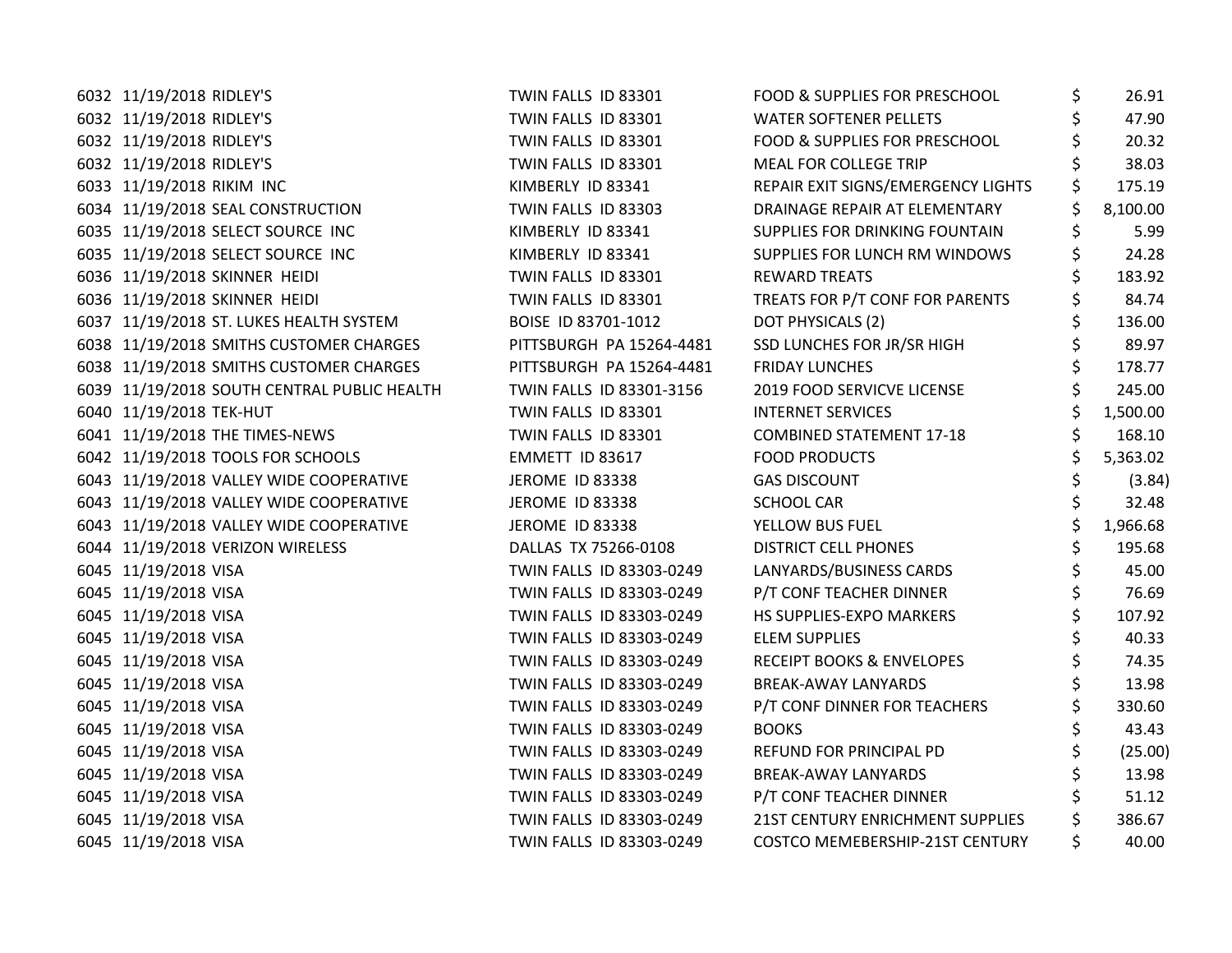| 6045 11/19/2018 VISA           | TWIN FALLS ID 83303-0249 | TAX REFUND FROM COSTCO             | \$<br>(35.25)  |
|--------------------------------|--------------------------|------------------------------------|----------------|
| 6045 11/19/2018 VISA           | TWIN FALLS ID 83303-0249 | TITLE I NATIONAL CONF REG          | \$<br>1,198.00 |
| 6045 11/19/2018 VISA           | TWIN FALLS ID 83303-0249 | TITLE I NTNL CONF AIRFARE & HOTEL  | \$<br>3,022.80 |
| 6045 11/19/2018 VISA           | TWIN FALLS ID 83303-0249 | PRESCHOOL SUPPLIES                 | 23.84          |
| 6045 11/19/2018 VISA           | TWIN FALLS ID 83303-0249 | FOOD SERVICE TESTING STUDY GUIDE   | \$<br>95.11    |
| 6046 11/19/2018 WARD'S SCIENCE | ROCHESTER NY 14692-9102  | MEDIA MICRO LIVE BACTERIAL MEDIA-  | \$<br>21.71    |
| 6046 11/19/2018 WARD'S SCIENCE | ROCHESTER NY 14692-9102  | 100 ML BEAKER                      | \$<br>32.56    |
| 6046 11/19/2018 WARD'S SCIENCE | ROCHESTER NY 14692-9102  | 100 ML GRADUATED CYLINDER          | \$<br>205.98   |
| 6046 11/19/2018 WARD'S SCIENCE | ROCHESTER NY 14692-9102  | 250 ML BEAKERS                     | 33.41          |
| 6046 11/19/2018 WARD'S SCIENCE | ROCHESTER NY 14692-9102  | 25X150 MM SCREW TOP TEST TUBE (PK  | \$<br>61.90    |
| 6046 11/19/2018 WARD'S SCIENCE | ROCHESTER NY 14692-9102  | 50 L BEAKERS                       | \$<br>40.28    |
| 6046 11/19/2018 WARD'S SCIENCE | ROCHESTER NY 14692-9102  | 600 ML BEAKERS                     | \$<br>43.25    |
| 6046 11/19/2018 WARD'S SCIENCE | ROCHESTER NY 14692-9102  | <b>BEAKER TONGS</b>                | 47.74          |
| 6046 11/19/2018 WARD'S SCIENCE | ROCHESTER NY 14692-9102  | <b>DISSECTION KIT</b>              | 13.07          |
| 6046 11/19/2018 WARD'S SCIENCE | ROCHESTER NY 14692-9102  | PIPET DROPPER FLINT GI'S 105 MM 2M | \$<br>8.14     |
| 6046 11/19/2018 WARD'S SCIENCE | ROCHESTER NY 14692-9102  | PIPETTES (PKG 100)                 | \$<br>5.44     |
| 6046 11/19/2018 WARD'S SCIENCE | ROCHESTER NY 14692-9102  | SINGLE HOLE STOPPER SIZE 6 1 LB    | \$<br>13.93    |
| 6046 11/19/2018 WARD'S SCIENCE | ROCHESTER NY 14692-9102  | SMCIMEN JAR LID WHITE METAL FOR    | \$<br>6.19     |
| 6046 11/19/2018 WARD'S SCIENCE | ROCHESTER NY 14692-9102  | SPECIMEN JAR 16 OZ                 | \$<br>21.81    |
| 6046 11/19/2018 WARD'S SCIENCE | ROCHESTER NY 14692-9102  | STOPPER-EZE 15 ML BOTTLE           | \$<br>9.78     |
| 6046 11/19/2018 WARD'S SCIENCE | ROCHESTER NY 14692-9102  | <b>TEST TUBE RACKS</b>             | \$<br>62.96    |
| 6046 11/19/2018 WARD'S SCIENCE | ROCHESTER NY 14692-9102  | UTILITY CLAMP                      | 65.08          |
| 6046 11/19/2018 WARD'S SCIENCE | ROCHESTER NY 14692-9102  | ELODEA DENSA (PKG 25 SPRIGS)       | 12.88          |
| 6046 11/19/2018 WARD'S SCIENCE | ROCHESTER NY 14692-9102  | POND SNAILS (PKG 12)               | \$<br>13.64    |
| 6046 11/19/2018 WARD'S SCIENCE | ROCHESTER NY 14692-9102  | ROCK WOOL CUBES (98 SHEETS)        | \$<br>16.84    |
| 6047 11/19/2018 WAYMENT BOB    | HANSEN ID 83334          | WASH BUS #3                        | \$<br>45.00    |
| 6047 11/19/2018 WAYMENT BOB    | HANSEN ID 83334          | <b>ACTIVITY BUS DRIVER MEALS</b>   | 39.00          |
| 6048 11/19/2018 WORDEN VALERIA | HANSEN ID 83334          | <b>ACTIVITY BUS DRIVER MEALS</b>   | \$<br>26.00    |
| 6049 11/19/2018 NAAE           | LEXINGTON KY 40546-0215  | 250 ML NALGENE BOTTLE W/LID        | \$<br>19.40    |
| 6049 11/19/2018 NAAE           | LEXINGTON KY 40546-0215  | <b>VERNIER SOIL MOSTURE SENSOR</b> | \$<br>384.12   |
| 6049 11/19/2018 NAAE           | LEXINGTON KY 40546-0215  | <b>VERNIER DONDUCTIVITY SENSOR</b> | 368.60         |
| 6049 11/19/2018 NAAE           | LEXINGTON KY 40546-0215  | OPTICAL DISSOLVED OXYGEN PROBE     | 1,160.12       |
| 6049 11/19/2018 NAAE           | LEXINGTON KY 40546-0215  | <b>VERNIER ENERGY SENSOR</b>       | \$<br>306.52   |
| 6049 11/19/2018 NAAE           | LEXINGTON KY 40546-0215  | VERNIER TRIS-COMPATIBLE FLAT PH SE | 384.12         |